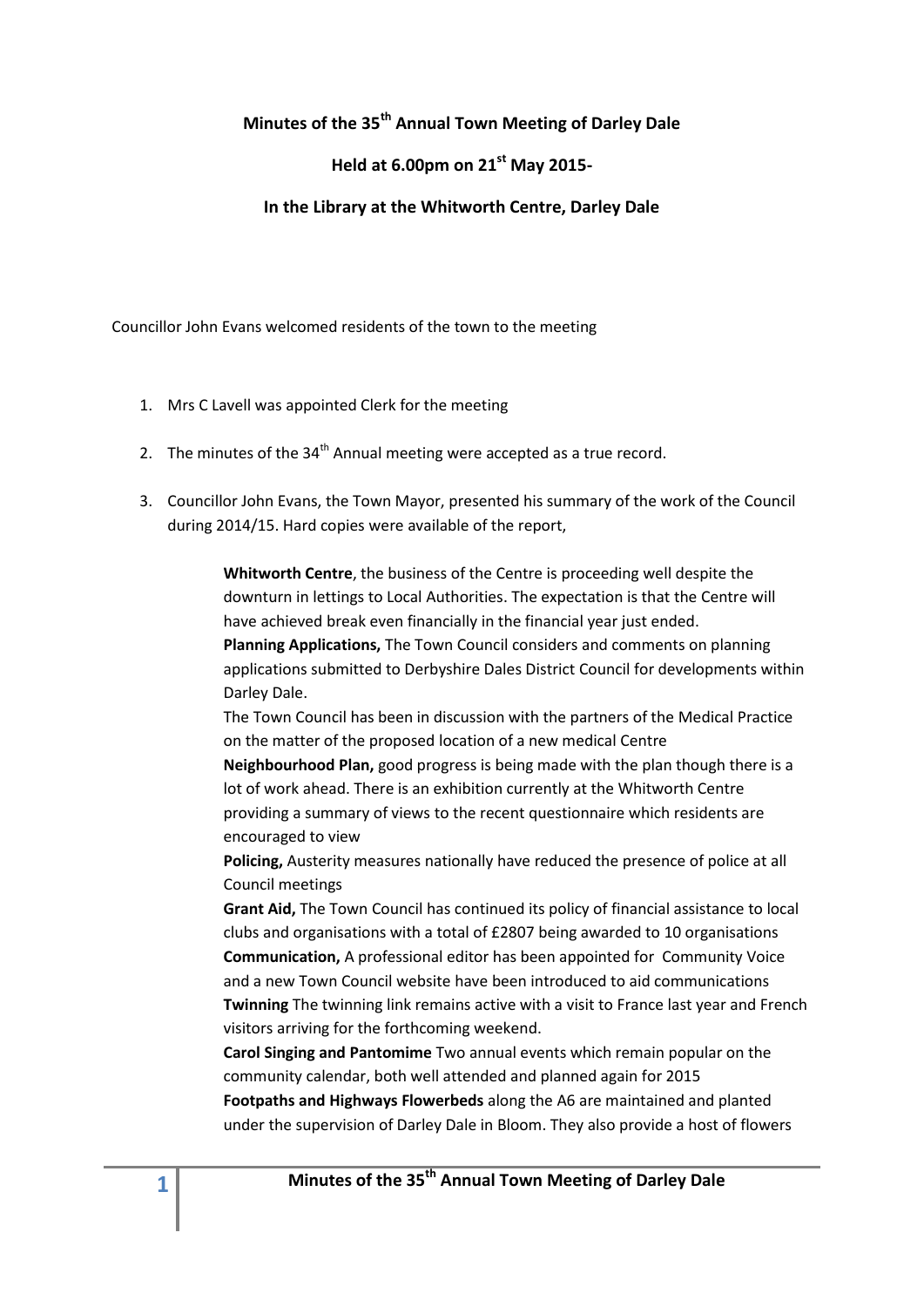throughout the Town which was recognised in their achievement of a silver gilt award in the East Midlands in Bloom competition

**Youth Provision,** The Youth Club continues to operate successfully and planning permission has recently been granted for the erection of a sectional building for the purposes of the youth club and other youth activities.

**Remembrance Day,** This was well attended and a new plaque installed to commemorate the centenary of the First World War

**Allotments** Inconsistencies in rent at Church Road are in the process of being addressed and steps being taken to control water usage.

**May 2015 Elections** Unfortunately the Council is currently not quorate as there are only three elected Councillors which mean the Council is unable to conduct Council business. In order to be able to conduct essential business, a trustee has been appointed from the District Council.

The Annual Town Council meeting will therefore not follow the Annual Town meeting, as planned. The process of seeking residents to be co-opted to the Council has commenced.

**People** Thanks were given to the Town Clerk for her work. Goodbyes and thanks were given to the 9 Councillors who did not seek re-election. A welcome back was given to Councillor Faulkner and a special welcome to our new Councillor, Maresa Mellor.

### 4 Financial Summary for the Town Council

The finances were talked through, with hard copies being available. The budget for 2015/16 was presented and the end of year accounts were summarised, with £66,400 being brought forward as reserves from 2013/14 after all expenditure for 2014/15 had been accounted for £64,740 was being carried forward into 2015/16, this represents a strong financial position for the Council. However increased demands on the Council are envisaged over the forthcoming year as austerity cuts elsewhere impact on the work of the Council therefore expenditure is expected to be higher in 2015/16, as indicated within the proposed budget for this period.

### 5 Receipt of Financial Accounts

### Whitworth Centre

The accounts for the Whitworth Centre have changed their trading period to bring in line with the Town Council, and finalised accounts are not yet available. However after a discussion with the Business Manager and a review of the management accounts (day to day trading information) the expectation is that the Centre will achieve a financial break even situation.